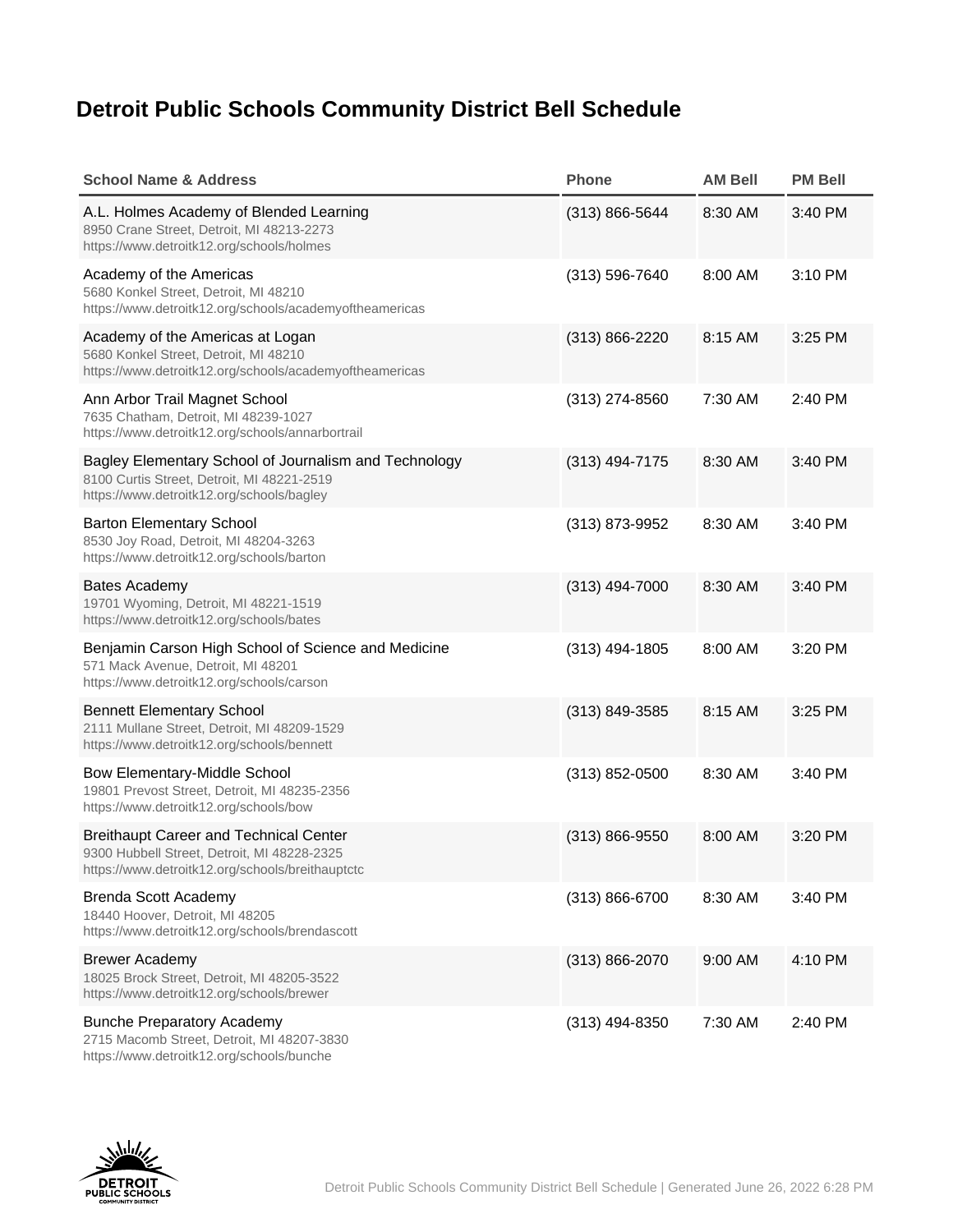| School Name & Address                                                                                                                               | Phone              | AM Bell | PM Bell |
|-----------------------------------------------------------------------------------------------------------------------------------------------------|--------------------|---------|---------|
| <b>Burns Elementary-Middle School</b><br>14350 Terry Street, Detroit, MI 48227-5513<br>https://www.detroitk12.org/schools/burns                     | $(313)$ 852-0534   | 9:00 AM | 4:10 PM |
| <b>Burton International Academy</b><br>2001 Martin Luther King Jr. Blvd., Detroit, MI 48208<br>https://www.detroitk12.org/schools/burton            | $(313) 596 - 3800$ | 7:30 AM | 2:40 PM |
| <b>Carleton Elementary School</b><br>11724 Casino Street, Detroit, MI 48224-1173<br>https://www.detroitk12.org/schools/carleton                     | $(313) 866 - 8322$ | 7:30 AM | 2:40 PM |
| Carstens Academy of Aquatic Science at Remus<br>13000 Essex Avenue, Detroit, MI 48215-3243<br>https://www.detroitk12.org/schools/carstens           | $(313) 866 - 5500$ | 8:30 AM | 3:40 PM |
| Carver STEM Academy<br>18701 Paul Street, Detroit, MI 48228-3868<br>https://www.detroitk12.org/schools/carver                                       | $(313)$ 240-6622   | 7:30 AM | 2:40 PM |
| Cass Technical High School<br>2501 Second Avenue, Detroit, MI 48201<br>https://www.detroitk12.org/schools/casstech                                  | $(313)$ 263-2000   | 8:00 AM | 3:20 PM |
| Catherine C. Blackwell Institute<br>9330 Shoemaker, Detroit, MI 48213-3152<br>https://www.detroitk12.org/schools/blackwell                          | $(313) 866 - 4391$ | 8:30 AM | 3:40 PM |
| Central Academy and High School<br>2425 Tuxedo Street, Detroit, MI 48206-1222<br>https://www.detroitk12.org/schools/central                         | $(313)$ 252-3000   | 8:00 AM | 3:20 PM |
| <b>Charles R. Drew Transition Center</b><br>9600 Wyoming Street, Detroit, MI 48204-4669<br>https://www.detroitk12.org/schools/drew                  | $(313)$ 873-6880   | 9:00 AM | 4:10 PM |
| Charles Wright Academy of Arts and Science<br>19299 Berg Road, Detroit, MI 48219-1712<br>https://www.detroitk12.org/schools/wright                  | (313) 538-3024     | 7:30 AM | 2:40 PM |
| <b>Chrysler Elementary School</b><br>1445 E. Lafayette Street, Detroit, MI 48207-2903<br>https://www.detroitk12.org/schools/chrysler                | (313) 494-8440     | 8:15 AM | 3:25 PM |
| <b>Clippert Multicultural Magnet Honors Academy</b><br>1981 McKinstry Street, Detroit, MI 48209-1608<br>https://www.detroitk12.org/schools/clippert | $(313) 849 - 5009$ | 8:00 AM | 2:52 PM |
| Cody High School<br>18445 Cathedral Street, Detroit, MI 48228-1809<br>https://www.detroitk12.org/schools/cody                                       | $(313) 866 - 9200$ | 8:00 AM | 3:20 PM |
| Coleman A. Young Elementary School<br>15771 Hubbell Street, Detroit, MI 48227-2948<br>https://www.detroitk12.org/schools/young                      | (313) 852-0725     | 8:30 AM | 3:40 PM |
| Communication and Media Arts High School<br>19501 Berg Rd, Detroit, MI 48219-1714<br>https://www.detroitk12.org/schools/cma                         | $(313) 866 - 9300$ | 8:00 AM | 3:20 PM |
| Cooke STEM Academy<br>18800 Puritan Street, Detroit, MI 48223-1350<br>https://www.detroitk12.org/schools/cooke                                      | $(313)$ 494-7458   | 7:30 AM | 2:40 PM |

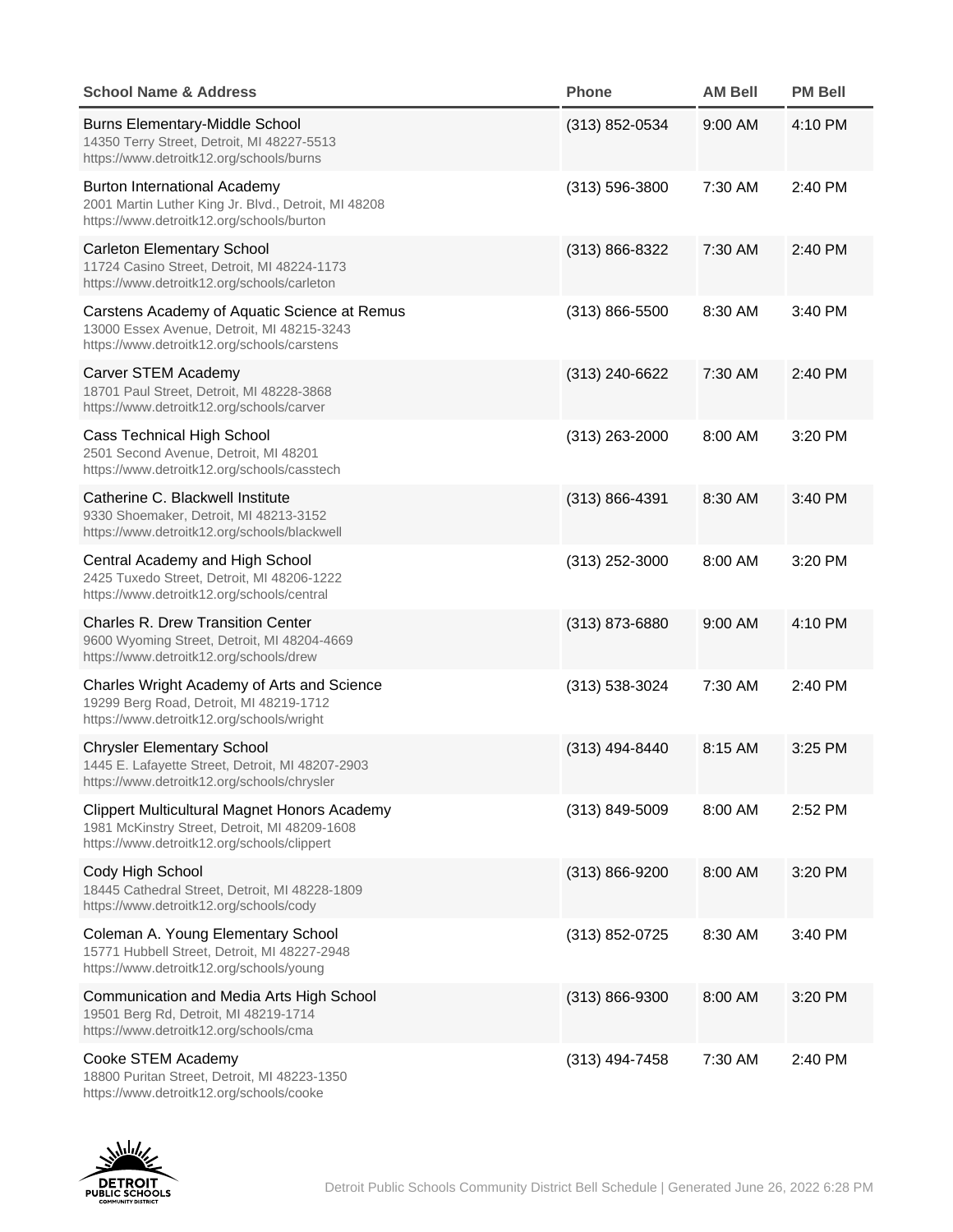| School Name & Address                                                                                                                                              | Phone              | AM Bell  | PM Bell  |
|--------------------------------------------------------------------------------------------------------------------------------------------------------------------|--------------------|----------|----------|
| Davis Aerospace Technical High School at Golightly<br>900 Dickerson Avenue, Detroit, MI 48215-2900<br>https://www.detroitk12.org/schools/davisaerospace            | $(313)$ 822-8820   | 8:00 AM  | 3:20 PM  |
| Davison Elementary-Middle School<br>2800 E. Davison Street, Detroit, MI 48212-1680<br>https://www.detroitk12.org/schools/davison                                   | $(313)$ 252-3118   | 7:30 AM  | 2:40 PM  |
| Denby High School<br>12800 Kelly Road, Detroit, MI 48224-1506<br>https://www.detroitk12.org/schools/denby                                                          | $(313) 866 - 7200$ | 8:00 AM  | 3:20 PM  |
| Detroit Collegiate Preparatory High School at Northwestern<br>18445 Cathedral Street, Detroit, MI 48228-1809<br>https://www.detroitk12.org/schools/dcpnorthwestern | (313) 899-7370     | 8:00 AM  | 3:20 PM  |
| Detroit International Academy for Young Women<br>5161 Charles Street, Detroit, MI 48212<br>https://www.detroitk12.org/schools/dia                                  | $(313)$ 873-3050   | 8:00 AM  | 3:20 PM  |
| Detroit Lions Academy<br>10101 E. Canfield, Detroit, MI 48214<br>https://www.detroitk12.org/schools/detroitlions                                                   | (313) 852-9677     | 8:15 AM  | 3:07 PM  |
| Detroit School of Arts<br>123 Selden, Detroit, MI 48201<br>https://www.detroitk12.org/schools/dsa                                                                  | $(313)$ 494-6000   | 8:00 AM  | 3:20 PM  |
| Diann Banks Williamson Education Center<br>5020 Cadieux, Detroit, MI 48224<br>https://www.detroitk12.org/schools/banks                                             | (313) 347-7280     | 9:00 AM  | 4:10 PM  |
| Dixon Educational Learning Academy<br>8401 Trinity Street, Detroit, MI 48228-2807<br>https://www.detroitk12.org/schools/dixon                                      | $(313)$ 945-1330   | 7:30 AM  | 2:40 PM  |
| Dossin Elementary-Middle School<br>16650 Glendale Street, Detroit, MI 48227-1210<br>https://www.detroitk12.org/schools/dossin                                      | (313) 866-9390     | 8:30 AM  | 3:40 PM  |
| <b>DPSCD Virtual School</b><br>14771 Mansfield St, Detroit, MI 48227<br>https://www.detroitk12.org/schools/dpscd virt                                              | 248-622-8448       | 12:00 AM | 12:00 AM |
| Durfee Elementary-Middle School<br>2425 Tuxedo Street, Detroit, MI 48206-1222<br>https://www.detroitk12.org/schools/durfee                                         | $(313)$ 252-3070   | 7:30 AM  | 2:40 PM  |
| Earhart Elementary-Middle School<br>1000 Scotten Street, Detroit, MI 48209<br>https://www.detroitk12.org/schools/earhart                                           | (313) 849-3945     | 7:30 AM  | 2:40 PM  |
| East English Village Preparatory Academy<br>5020 Cadieux. Detroit. MI 48224<br>https://www.detroitk12.org/schools/eevpa                                            | $(313)$ 922-5600   | 8:00 AM  | 3:20 PM  |
| <b>Edison Elementary School</b><br>17045 Grand River Avenue, Detroit, MI 48227-1424<br>https://www.detroitk12.org/schools/edison                                   | $(313)$ 852-1066   | 7:30 AM  | 2:40 PM  |
| <b>Edmonson Elementary School</b><br>1300 West Canfield St, Detroit, MI 48201-1006<br>https://www.detroitk12.org/schools/edmonson                                  | $(313)$ 332-4646   | 8:00 AM  | 3:10 PM  |

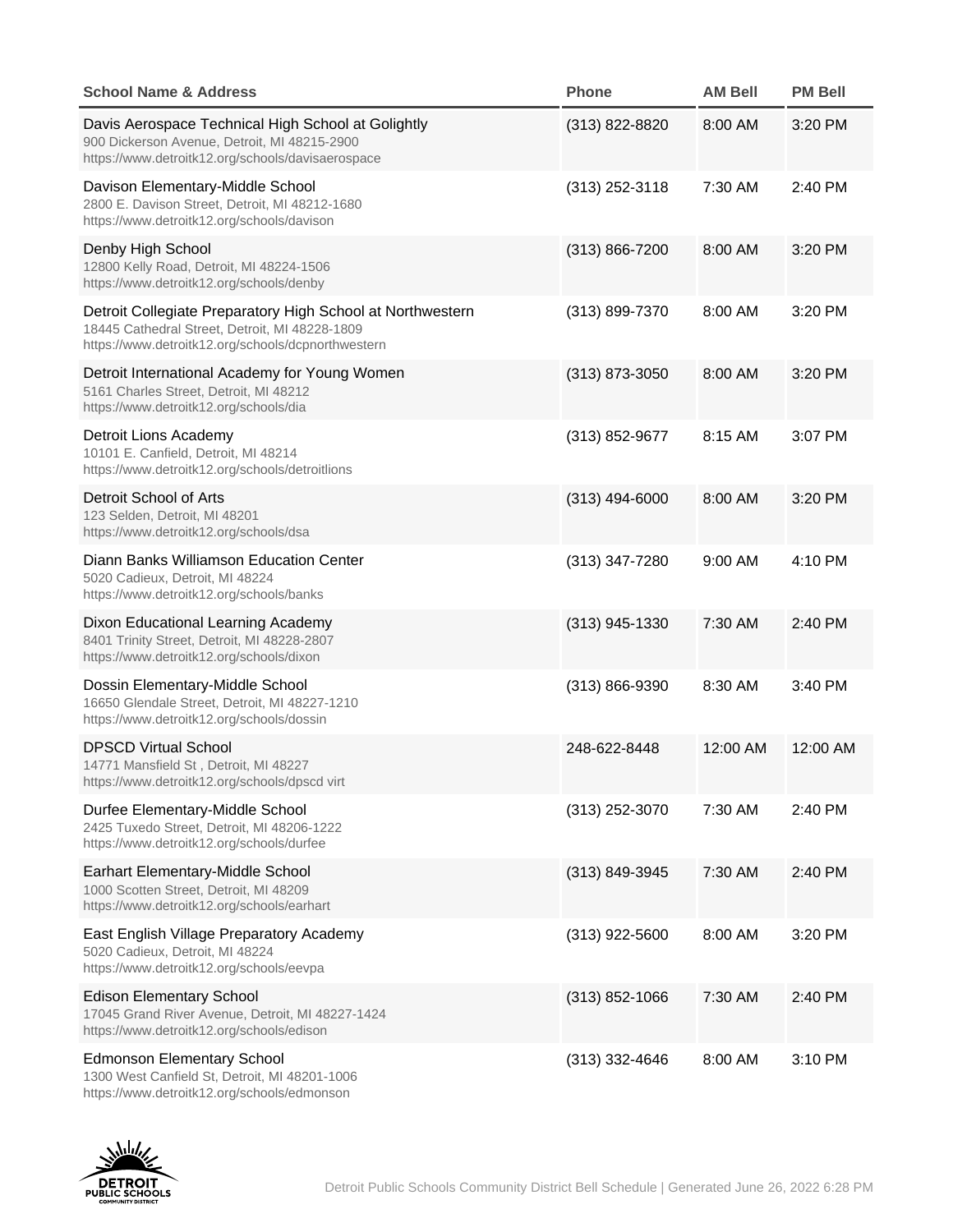| School Name & Address                                                                                                                                           | Phone              | AM Bell | PM Bell |
|-----------------------------------------------------------------------------------------------------------------------------------------------------------------|--------------------|---------|---------|
| Edward 'Duke' Ellington Conservatory of Music & Art at Beckham<br>Academy<br>9860 Park Drive, Detroit, MI 48213<br>https://www.detroitk12.org/schools/ellington | $(313)$ 852-8500   | 7:30 AM | 2:40 PM |
| Emerson Elementary-Middle School<br>18240 Huntington Road, Detroit, MI 48219-2800<br>https://www.detroitk12.org/schools/emerson                                 | $(313)$ 831-9688   | 7:30 AM | 2:40 PM |
| Fisher Magnet Lower Academy<br>15510 E. State Fair, Detroit, MI 48205-2068<br>https://www.detroitk12.org/schools/fisherlower                                    | $(313) 642 - 4854$ | 7:30 AM | 2:40 PM |
| Fisher Magnet Upper Academy<br>15491 Maddelein Street, Detroit, MI 48205<br>https://www.detroitk12.org/schools/fisherupper                                      | $(313) 866 - 7233$ | 7:30 AM | 2:32 PM |
| Foreign Language Immersion and Cultural Studies School (FLICS)<br>6501 West Outer Drive, Detroit, MI 48235<br>https://www.detroitk12.org/schools/flics          | $(313) 651 - 2400$ | 8:00 AM | 3:10 PM |
| Frederick Douglass Academy for Young Men<br>2001 W. Warren, Detroit, MI 48208-2216<br>https://www.detroitk12.org/schools/douglass                               | $(313) 596 - 3555$ | 8:00 AM | 3:20 PM |
| <b>Gardner Elementary School</b><br>6528 Mansfield Street, Detroit, MI 48228-5209<br>https://www.detroitk12.org/schools/gardner                                 | $(313) 581 - 4615$ | 8:30 AM | 3:40 PM |
| Garvey Academy<br>2301 Van Dyke Street, Detroit, MI 48214-3958<br>https://www.detroitk12.org/schools/garvey                                                     | $(313) 866 - 7400$ | 9:00 AM | 4:10 PM |
| Golightly Career and Technical Center<br>900 Dickerson Avenue, Detroit, MI 48215-2900<br>https://www.detroitk12.org/schools/golightlyctc                        | (313) 822-8820     | 8:00 AM | 3:20 PM |
| <b>Golightly Education Center</b><br>5536 St. Antoine Street, Detroit, MI 48202-3831<br>https://www.detroitk12.org/schools/golightlyeducationcenter             | (313) 870-1101     | 7:30 AM | 2:40 PM |
| Gompers Elementary-Middle School<br>14450 Burt Road, Detroit, MI 48223<br>https://www.detroitk12.org/schools/gompers                                            | $(313)$ 494-7495   | 7:30 AM | 2:40 PM |
| Greenfield Union Elementary-Middle School<br>420 W. 7 Mile Road, Detroit, MI 48203-1920<br>https://www.detroitk12.org/schools/greenfieldunion                   | $(313) 866 - 2999$ | 7:30 AM | 2:40 PM |
| Hamilton Elementary-Middle School<br>14223 Southampton St, Detroit, MI 48213<br>https://www.detroitk12.org/schools/hamilton                                     | $(313)$ 870-0556   | 8:30 AM | 3:40 PM |
| Harms Elementary School<br>2400 Central Street, Detroit, MI 48209-1191<br>https://www.detroitk12.org/schools/harms                                              | (313) 849-3492     | 7:30 AM | 2:40 PM |
| Henderson Academy<br>16101 W Chicago, Detroit, MI 48228<br>https://www.detroitk12.org/schools/henderson                                                         | $(313) 852 - 0512$ | 9:00 AM | 4:10 PM |
| Henry Ford High School<br>20000 Evergreen Road, Detroit, MI 48219-2075<br>https://www.detroitk12.org/schools/ford                                               | $(313)$ 494-7567   | 8:00 AM | 3:20 PM |

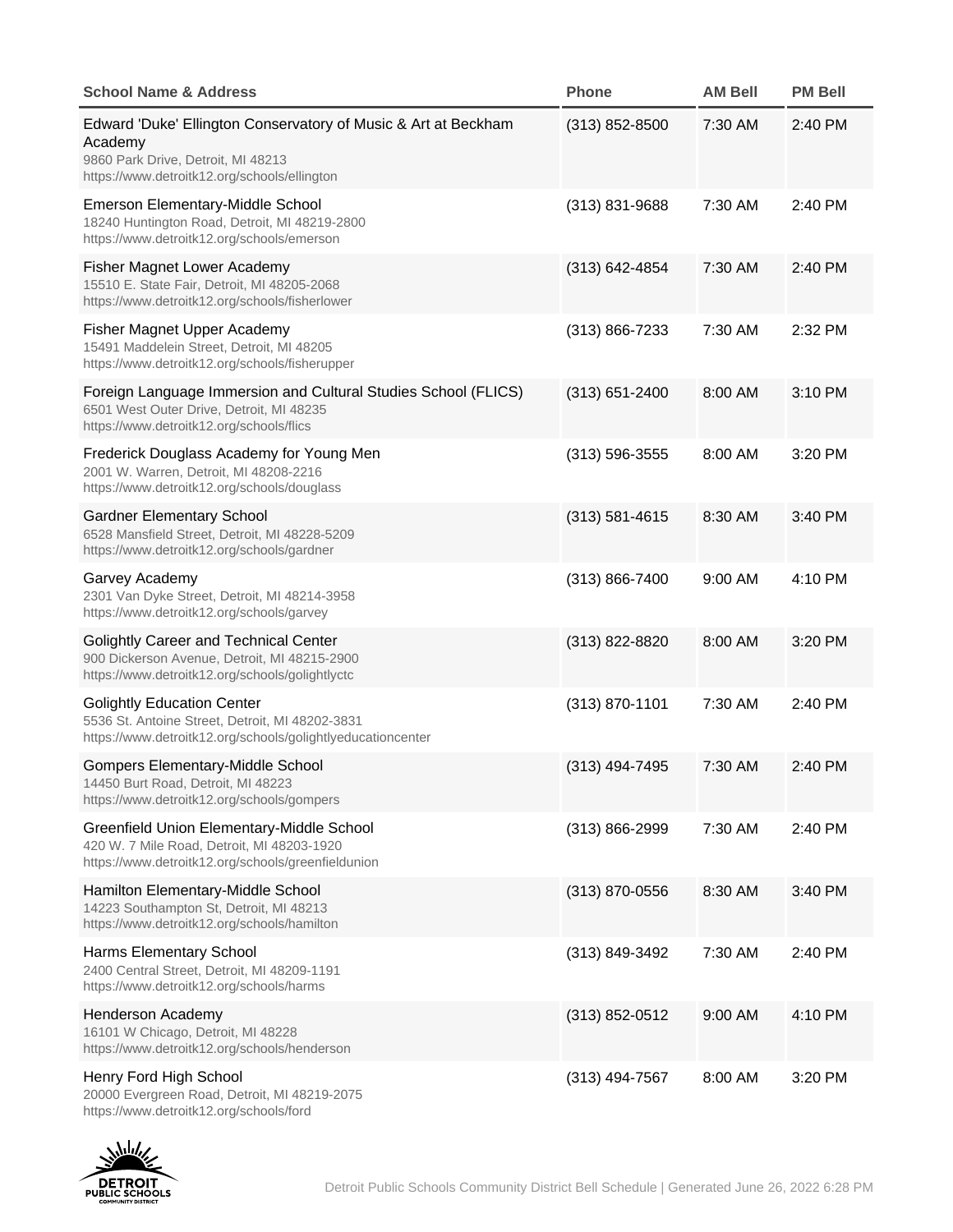| School Name & Address                                                                                                                            | Phone              | AM Bell | PM Bell |
|--------------------------------------------------------------------------------------------------------------------------------------------------|--------------------|---------|---------|
| Hutchinson Elementary-Middle School at Howe<br>2600 Garland, Detroit, MI 48214-4037<br>https://www.detroitk12.org/schools/hutchinson             | $(313) 866 - 4169$ | 7:30 AM | 2:40 PM |
| J. E. Clark Preparatory Academy<br>15755 Bremen Street, Detroit, MI 48224-3443<br>https://www.detroitk12.org/schools/clark                       | (313) 417-9340     | 7:30 AM | 2:40 PM |
| Jerry L. White Center<br>14804 W. McNichols, Detroit, MI 48235<br>https://www.detroitk12.org/schools/white                                       | $(313)$ 416-4200   | 9:00 AM | 4:10 PM |
| John R.King Academic and Performing Arts Academy<br>15850 Strathmoor Street, Detroit, MI 48227-2965<br>https://www.detroitk12.org/schools/jrking | (313) 866-9600     | 7:30 AM | 2:40 PM |
| Keidan Special Education Center<br>4441 Collingwood, Detroit, MI 48204<br>https://www.detroitk12.org/schools/keidan                              | (313) 873-9400     | 7:30 AM | 2:40 PM |
| Legacy Academy<br>2750 Selden St, Detroit, MI 48208-2544<br>https://www.detroitk12.org/schools/legacyacademy                                     | $(313)$ 344-3710   | 8:30 AM | 3:20 PM |
| Ludington Magnet Middle and Honors School<br>19501 Berg Road, Detroit, MI 48219-1714<br>https://www.detroitk12.org/schools/ludington             | $(313)$ 494-7577   | 7:30 AM | 2:32 PM |
| Mackenzie Elementary-Middle School<br>10147 West Chicago, Detroit, MI 48204<br>https://www.detroitk12.org/schools/mackenzie                      | $(313)$ 416-6400   | 8:30 AM | 3:40 PM |
| Mann Learning Community<br>19625 Elmira Street, Detroit, MI 48228-5903<br>https://www.detroitk12.org/schools/mann                                | $(313) 866 - 9580$ | 8:30 AM | 3:40 PM |
| Marion Law Academy<br>19411 Cliff Avenue, Detroit, MI 48234<br>https://www.detroitk12.org/schools/law                                            | (313) 866-3400     | 7:30 AM | 2:40 PM |
| Mark Twain School for Scholars<br>12800 Visger Street, Detroit, MI 48217-1056<br>https://www.detroitk12.org/schools/twain                        | $(313)$ 386-5530   | 7:30 AM | 2:40 PM |
| Marquette Elementary-Middle School<br>6145 Canyon Street, Detroit, MI 48236-2009<br>https://www.detroitk12.org/schools/marquette                 | (313) 417-9360     | 7:30 AM | 2:40 PM |
| Martin Luther King Jr. Senior High School<br>3200 E. Lafayette Street, Detroit, MI 48207-3812<br>https://www.detroitk12.org/schools/king         | $(313)$ 494-7373   | 8:00 AM | 3:20 PM |
| Mary McLeod Bethune Elementary-Middle School<br>8145 Puritan Street, Detroit, MI 48227-4068<br>https://www.detroitk12.org/schools/bethune        | (313) 494-3830     | 7:30 AM | 2:40 PM |
| Mason Academy<br>19955 Fenelon Street, Detroit, MI 48234-2273<br>https://www.detroitk12.org/schools/mason                                        | $(313) 866 - 3700$ | 8:30 AM | 3:40 PM |
| Maybury Elementary School<br>4410 Porter Street, Detroit, MI 48209-2429<br>https://www.detroitk12.org/schools/maybury                            | (313) 849-2014     | 8:00 AM | 3:10 PM |

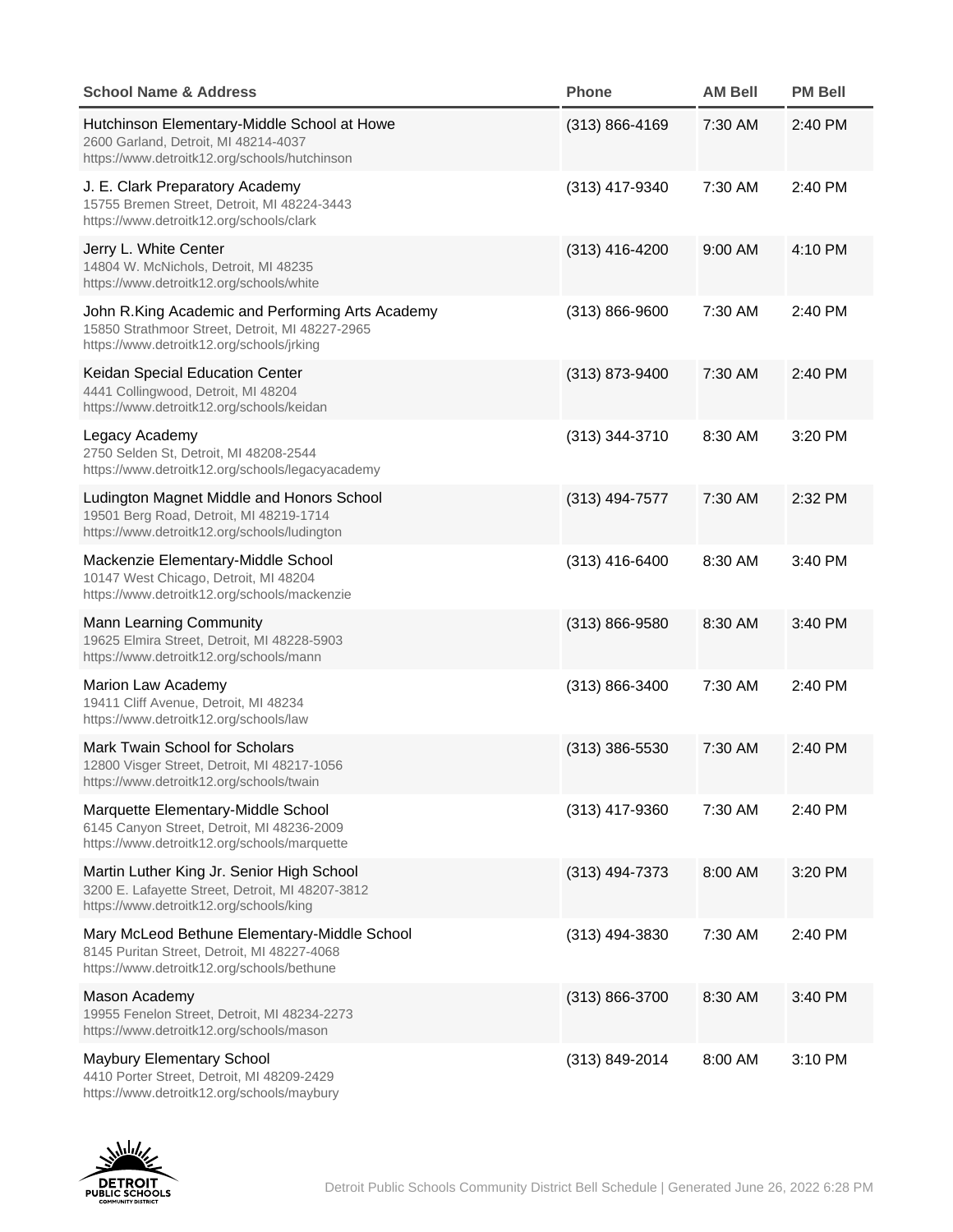| School Name & Address                                                                                                                  | Phone              | AM Bell | PM Bell |
|----------------------------------------------------------------------------------------------------------------------------------------|--------------------|---------|---------|
| Moses Field Center<br>1100 Sheridan, Detroit, MI 48214-4220<br>https://www.detroitk12.org/schools/field                                | $(313) 866 - 5790$ | 7:30 AM | 2:40 PM |
| Mumford High School<br>17525 Wyoming Street, Detroit, MI 48221-2414<br>https://www.detroitk12.org/schools/mumford                      | (313) 416-7400     | 8:00 AM | 3:20 PM |
| Munger Elementary-Middle School<br>5525 Martin, Detroit, MI 48210<br>https://www.detroitk12.org/schools/munger                         | $(313)$ 457-6200   | 7:30 AM | 2:40 PM |
| Neinas Dual Language Learning Academy<br>6021 McMillan Street, Detroit, MI 48209-1630<br>https://www.detroitk12.org/schools/neinas     | (313) 849-3701     | 8:30 AM | 3:40 PM |
| Nichols Elementary-Middle School<br>3000 Burns Street, Detroit, MI 48214-1874<br>https://www.detroitk12.org/schools/nichols            | $(313)$ 852-0800   | 8:30 AM | 3:40 PM |
| Noble Elementary-Middle School<br>8646 Fullerton Street, Detroit, MI 48238-3033<br>https://www.detroitk12.org/schools/noble            | (313) 873-0377     | 7:30 AM | 2:40 PM |
| Nolan Elementary-Middle School<br>1150 E. Lantz Street, Detroit, MI 48203-1376<br>https://www.detroitk12.org/schools/nolan             | $(313) 866 - 7730$ | 8:30 AM | 3:40 PM |
| Osborn High School<br>11600 E. 7 Mile Road, Detroit, MI 48205-2112<br>https://www.detroitk12.org/schools/osborn                        | $(313) 866 - 0343$ | 8:00 AM | 3:15 PM |
| Palmer Park Preparatory Academy<br>3901 Margareta, Detroit, MI 48221-2260<br>https://www.detroitk12.org/schools/palmerpark             | $(313)$ 494-7300   | 9:00 AM | 4:10 PM |
| Pasteur Elementary School<br>19811 Stoepel Street, Detroit, MI 48221-1745<br>https://www.detroitk12.org/schools/pasteur                | (313) 494-7314     | 8:30 AM | 3:40 PM |
| Paul Robeson Malcolm X Academy<br>2585 Grove Street, Detroit, MI 48221-3164<br>https://www.detroitk12.org/schools/robesonmalcolmx      | $(313)$ 494-8100   | 8:30 AM | 3:40 PM |
| Pershing High School<br>18875 Ryan Road, Detroit, MI 48234-1917<br>https://www.detroitk12.org/schools/pershing                         | (313) 866-7700     | 8:00 AM | 3:20 PM |
| Priest Elementary-Middle School<br>7840 Wagner Street, Detroit, MI 48210-1962<br>https://www.detroitk12.org/schools/priest             | (313) 849-3705     | 8:30 AM | 3:40 PM |
| Pulaski Elementary-Middle School<br>13840 Lappin, Detroit, MI 48205<br>https://www.detroitk12.org/schools/pulaski                      | $(313) 866 - 7022$ | 7:30 AM | 2:40 PM |
| Randolph Career and Technical Center<br>17101 Hubbell Street, Detroit, MI 48235-3942<br>https://www.detroitk12.org/schools/randolphctc | $(313)$ 494-7100   | 8:00 AM | 3:20 PM |
| Renaissance High School<br>6565 W. Outer Drive, Detroit, MI 48235<br>https://www.detroitk12.org/schools/renaissance                    | $(313)$ 416-4600   | 8:00 AM | 3:20 PM |